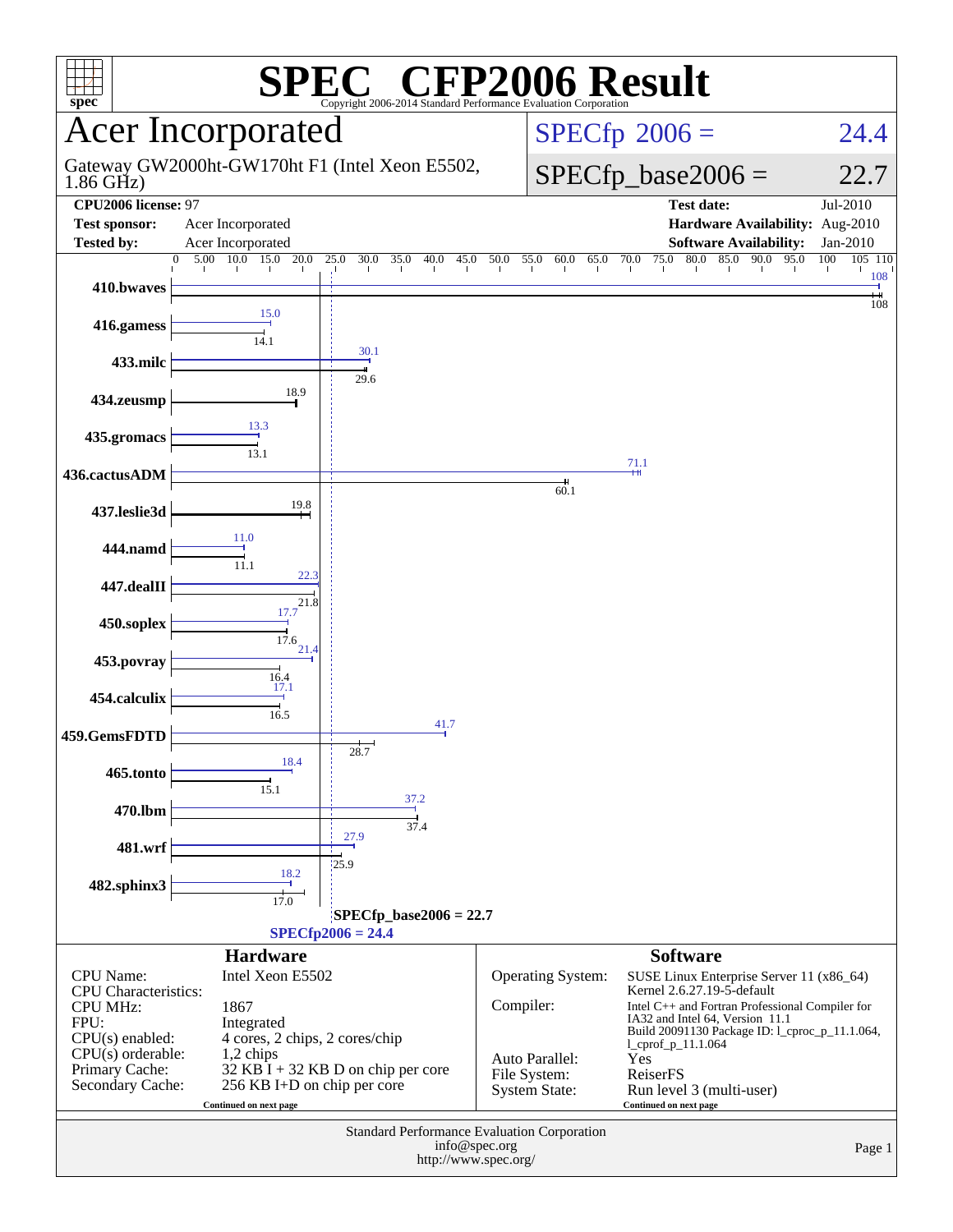

### Acer Incorporated

1.86 GHz) Gateway GW2000ht-GW170ht F1 (Intel Xeon E5502,

#### $SPECfp2006 = 24.4$  $SPECfp2006 = 24.4$

#### $SPECfp\_base2006 = 22.7$

| CPU <sub>2006</sub> license: 97                         |                                                                                                                                                |                                                            | $Jul-2010$<br><b>Test date:</b>             |
|---------------------------------------------------------|------------------------------------------------------------------------------------------------------------------------------------------------|------------------------------------------------------------|---------------------------------------------|
| <b>Test sponsor:</b>                                    | Acer Incorporated                                                                                                                              |                                                            | Hardware Availability: Aug-2010             |
| <b>Tested by:</b>                                       | Acer Incorporated                                                                                                                              |                                                            | <b>Software Availability:</b><br>$Jan-2010$ |
| L3 Cache:<br>Other Cache:<br>Memory:<br>Disk Subsystem: | $4 \text{ MB I+D}$ on chip per chip<br>None<br>24 GB (6 x 4 GB DDR3-1333 RDIMM, ECC, running<br>at $800MHz$ )<br>1 x 1000 GB SATA II, 7200 RPM | <b>Base Pointers:</b><br>Peak Pointers:<br>Other Software: | $64$ -bit<br>$32/64$ -bit<br>None           |
| Other Hardware:                                         | None                                                                                                                                           |                                                            |                                             |

| <b>Results Table</b> |                |              |                |       |                |              |                |              |                |              |                |              |
|----------------------|----------------|--------------|----------------|-------|----------------|--------------|----------------|--------------|----------------|--------------|----------------|--------------|
|                      | <b>Base</b>    |              |                |       | <b>Peak</b>    |              |                |              |                |              |                |              |
| <b>Benchmark</b>     | <b>Seconds</b> | <b>Ratio</b> | <b>Seconds</b> | Ratio | <b>Seconds</b> | <b>Ratio</b> | <b>Seconds</b> | <b>Ratio</b> | <b>Seconds</b> | <b>Ratio</b> | <b>Seconds</b> | <b>Ratio</b> |
| 410.bwayes           | 127            | 107          | 126            | 108   | 125            | 108          | 126            | 108          | <u>126</u>     | 108          | 126            | 108          |
| 416.gamess           | 1387           | 14.1         | 1393           | 14.1  | 1394           | 14.0         | 1302           | 15.0         | 1301           | 15.0         | 1300           | 15.1         |
| $433$ .milc          | 312            | 29.4         | 309            | 29.7  | 310            | 29.6         | 305            | 30.1         | 305            | 30.1         | 304            | 30.2         |
| 434.zeusmp           | 477            | 19.1         | 484            | 18.8  | 481            | 18.9         | 477            | 19.1         | 484            | 18.8         | 481            | <u>18.9</u>  |
| 435.gromacs          | 544            | <u>13.1</u>  | 544            | 13.1  | 544            | 13.1         | 539            | <u>13.3</u>  | 541            | 13.2         | 535            | 13.3         |
| 436.cactusADM        | 199            | 60.1         | 199            | 60.0  | 198            | 60.4         | <b>168</b>     | 71.1         | 170            | 70.4         | 167            | 71.5         |
| 437.leslie3d         | 477            | 19.7         | 444            | 21.2  | 476            | 19.8         | 477            | 19.7         | 444            | 21.2         | 476            | <u>19.8</u>  |
| 444.namd             | 721            | <b>11.1</b>  | 721            | 11.1  | 721            | 11.1         | 727            | 11.0         | 730            | 11.0         | <u>729</u>     | 11.0         |
| 447.dealII           | 526            | 21.8         | 526            | 21.7  | 525            | 21.8         | 512            | 22.3         | 512            | 22.3         | 512            | 22.3         |
| 450.soplex           | 474            | 17.6         | 478            | 17.4  | 474            | 17.6         | 471            | 17.7         | 471            | 17.7         | 469            | 17.8         |
| 453.povray           | 322            | 16.5         | 324            | 16.4  | 324            | 16.4         | 249            | 21.4         | 248            | 21.4         | 248            | 21.5         |
| 454.calculix         | 502            | 16.4         | 501            | 16.5  | 501            | 16.5         | 483            | 17.1         | 484            | 17.1         | 484            | 17.1         |
| 459.GemsFDTD         | 370            | 28.7         | 343            | 30.9  | 370            | 28.7         | <u>254</u>     | 41.7         | 254            | 41.7         | 254            | 41.8         |
| 465.tonto            | 659            | 14.9         | 651            | 15.1  | 653            | 15.1         | 536            | 18.4         | 535            | 18.4         | 536            | 18.4         |
| 470.1bm              | 367            | 37.4         | 367            | 37.5  | 367            | 37.4         | 369            | 37.2         | 370            | 37.2         | 370            | 37.2         |
| 481.wrf              | 432            | 25.9         | 432            | 25.9  | 432            | 25.8         | 401            | 27.9         | 401            | 27.9         | 402            | 27.8         |
| 482.sphinx3          | 1151           | 16.9         | 963            | 20.2  | 1148           | 17.0         | 1072           | 18.2         | 1072           | 18.2         | 1076           | 18.1         |

Results appear in the [order in which they were run.](http://www.spec.org/auto/cpu2006/Docs/result-fields.html#RunOrder) Bold underlined text [indicates a median measurement.](http://www.spec.org/auto/cpu2006/Docs/result-fields.html#Median)

#### **[Operating System Notes](http://www.spec.org/auto/cpu2006/Docs/result-fields.html#OperatingSystemNotes)**

 'ulimit -s unlimited' was used to set the stack size to unlimited prior to run OMP\_NUM\_THREADS set to number of cores KMP\_AFFINITY set to granularity=fine,scatter KMP\_STACKSIZE set to 200M

#### **[General Notes](http://www.spec.org/auto/cpu2006/Docs/result-fields.html#GeneralNotes)**

Binaries were compiled on SLES 10 with Binutils 2.18.50.0.7.20080502

 The Acer AW2000h-AW170h F1, Gateway GW2000h-GW170h F1, Acer AW2000ht-AW170ht F1 and Gateway GW2000ht-GW170ht F1 are electronically equivalent. This result was measured on Gateway GW2000ht-GW170ht F1.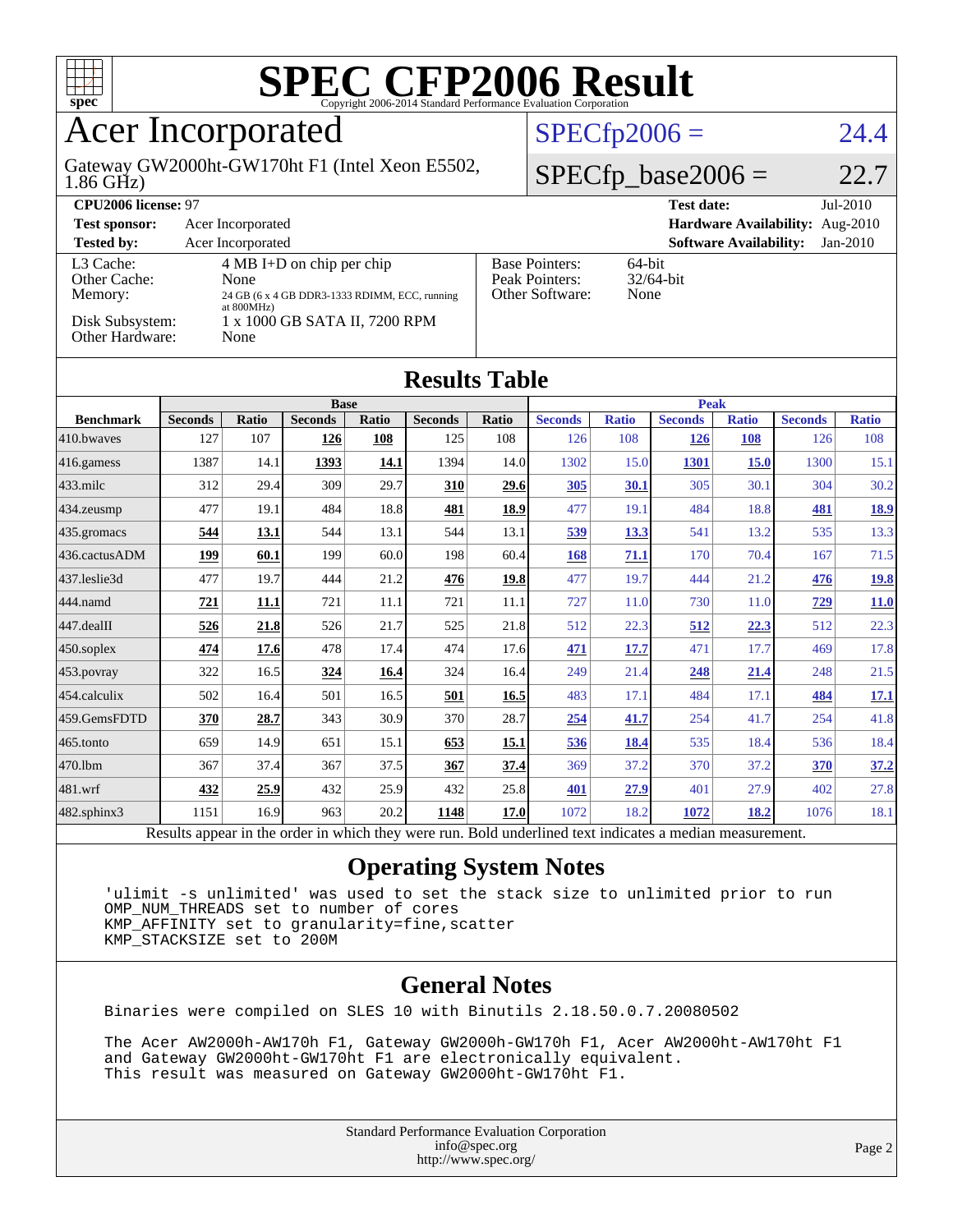

### Acer Incorporated

1.86 GHz) Gateway GW2000ht-GW170ht F1 (Intel Xeon E5502,

**[Test sponsor:](http://www.spec.org/auto/cpu2006/Docs/result-fields.html#Testsponsor)** Acer Incorporated **[Hardware Availability:](http://www.spec.org/auto/cpu2006/Docs/result-fields.html#HardwareAvailability)** Aug-2010

 $SPECTp2006 = 24.4$ 

 $SPECTp\_base2006 = 22.7$ 

**[CPU2006 license:](http://www.spec.org/auto/cpu2006/Docs/result-fields.html#CPU2006license)** 97 **[Test date:](http://www.spec.org/auto/cpu2006/Docs/result-fields.html#Testdate)** Jul-2010 **[Tested by:](http://www.spec.org/auto/cpu2006/Docs/result-fields.html#Testedby)** Acer Incorporated **[Software Availability:](http://www.spec.org/auto/cpu2006/Docs/result-fields.html#SoftwareAvailability)** Jan-2010

#### **[Base Compiler Invocation](http://www.spec.org/auto/cpu2006/Docs/result-fields.html#BaseCompilerInvocation)**

[C benchmarks](http://www.spec.org/auto/cpu2006/Docs/result-fields.html#Cbenchmarks): icc  $-m64$ 

[C++ benchmarks:](http://www.spec.org/auto/cpu2006/Docs/result-fields.html#CXXbenchmarks) [icpc -m64](http://www.spec.org/cpu2006/results/res2010q3/cpu2006-20100802-12810.flags.html#user_CXXbase_intel_icpc_64bit_bedb90c1146cab66620883ef4f41a67e)

[Fortran benchmarks](http://www.spec.org/auto/cpu2006/Docs/result-fields.html#Fortranbenchmarks): [ifort -m64](http://www.spec.org/cpu2006/results/res2010q3/cpu2006-20100802-12810.flags.html#user_FCbase_intel_ifort_64bit_ee9d0fb25645d0210d97eb0527dcc06e)

[Benchmarks using both Fortran and C](http://www.spec.org/auto/cpu2006/Docs/result-fields.html#BenchmarksusingbothFortranandC): [icc -m64](http://www.spec.org/cpu2006/results/res2010q3/cpu2006-20100802-12810.flags.html#user_CC_FCbase_intel_icc_64bit_0b7121f5ab7cfabee23d88897260401c) [ifort -m64](http://www.spec.org/cpu2006/results/res2010q3/cpu2006-20100802-12810.flags.html#user_CC_FCbase_intel_ifort_64bit_ee9d0fb25645d0210d97eb0527dcc06e)

#### **[Base Portability Flags](http://www.spec.org/auto/cpu2006/Docs/result-fields.html#BasePortabilityFlags)**

| 433.milc: -DSPEC CPU LP64<br>434.zeusmp: -DSPEC_CPU_LP64<br>435.gromacs: -DSPEC_CPU_LP64 -nofor_main<br>436.cactusADM: - DSPEC CPU LP64 - nofor main<br>437.leslie3d: -DSPEC CPU LP64<br>444.namd: - DSPEC CPU LP64<br>447.dealII: -DSPEC CPU LP64<br>450.soplex: -DSPEC_CPU_LP64<br>453.povray: -DSPEC_CPU_LP64<br>454.calculix: - DSPEC CPU LP64 - nofor main<br>465.tonto: - DSPEC_CPU LP64<br>470.1bm: -DSPEC CPU LP64<br>481.wrf: -DSPEC_CPU_LP64 -DSPEC_CPU_CASE_FLAG -DSPEC_CPU_LINUX | 410.bwaves: -DSPEC CPU LP64    |  |
|----------------------------------------------------------------------------------------------------------------------------------------------------------------------------------------------------------------------------------------------------------------------------------------------------------------------------------------------------------------------------------------------------------------------------------------------------------------------------------------------|--------------------------------|--|
|                                                                                                                                                                                                                                                                                                                                                                                                                                                                                              | 416.gamess: -DSPEC_CPU_LP64    |  |
|                                                                                                                                                                                                                                                                                                                                                                                                                                                                                              |                                |  |
|                                                                                                                                                                                                                                                                                                                                                                                                                                                                                              |                                |  |
|                                                                                                                                                                                                                                                                                                                                                                                                                                                                                              |                                |  |
|                                                                                                                                                                                                                                                                                                                                                                                                                                                                                              |                                |  |
|                                                                                                                                                                                                                                                                                                                                                                                                                                                                                              |                                |  |
|                                                                                                                                                                                                                                                                                                                                                                                                                                                                                              |                                |  |
|                                                                                                                                                                                                                                                                                                                                                                                                                                                                                              |                                |  |
|                                                                                                                                                                                                                                                                                                                                                                                                                                                                                              |                                |  |
|                                                                                                                                                                                                                                                                                                                                                                                                                                                                                              |                                |  |
|                                                                                                                                                                                                                                                                                                                                                                                                                                                                                              |                                |  |
|                                                                                                                                                                                                                                                                                                                                                                                                                                                                                              | 459.GemsFDTD: - DSPEC_CPU LP64 |  |
|                                                                                                                                                                                                                                                                                                                                                                                                                                                                                              |                                |  |
|                                                                                                                                                                                                                                                                                                                                                                                                                                                                                              |                                |  |
|                                                                                                                                                                                                                                                                                                                                                                                                                                                                                              |                                |  |
|                                                                                                                                                                                                                                                                                                                                                                                                                                                                                              | 482.sphinx3: -DSPEC_CPU_LP64   |  |

#### **[Base Optimization Flags](http://www.spec.org/auto/cpu2006/Docs/result-fields.html#BaseOptimizationFlags)**

[C benchmarks](http://www.spec.org/auto/cpu2006/Docs/result-fields.html#Cbenchmarks): [-xSSE4.2](http://www.spec.org/cpu2006/results/res2010q3/cpu2006-20100802-12810.flags.html#user_CCbase_f-xSSE42_f91528193cf0b216347adb8b939d4107) [-ipo](http://www.spec.org/cpu2006/results/res2010q3/cpu2006-20100802-12810.flags.html#user_CCbase_f-ipo) [-O3](http://www.spec.org/cpu2006/results/res2010q3/cpu2006-20100802-12810.flags.html#user_CCbase_f-O3) [-no-prec-div](http://www.spec.org/cpu2006/results/res2010q3/cpu2006-20100802-12810.flags.html#user_CCbase_f-no-prec-div) [-static](http://www.spec.org/cpu2006/results/res2010q3/cpu2006-20100802-12810.flags.html#user_CCbase_f-static) [-parallel](http://www.spec.org/cpu2006/results/res2010q3/cpu2006-20100802-12810.flags.html#user_CCbase_f-parallel) [-opt-prefetch](http://www.spec.org/cpu2006/results/res2010q3/cpu2006-20100802-12810.flags.html#user_CCbase_f-opt-prefetch) [C++ benchmarks:](http://www.spec.org/auto/cpu2006/Docs/result-fields.html#CXXbenchmarks) [-xSSE4.2](http://www.spec.org/cpu2006/results/res2010q3/cpu2006-20100802-12810.flags.html#user_CXXbase_f-xSSE42_f91528193cf0b216347adb8b939d4107) [-ipo](http://www.spec.org/cpu2006/results/res2010q3/cpu2006-20100802-12810.flags.html#user_CXXbase_f-ipo) [-O3](http://www.spec.org/cpu2006/results/res2010q3/cpu2006-20100802-12810.flags.html#user_CXXbase_f-O3) [-no-prec-div](http://www.spec.org/cpu2006/results/res2010q3/cpu2006-20100802-12810.flags.html#user_CXXbase_f-no-prec-div) [-static](http://www.spec.org/cpu2006/results/res2010q3/cpu2006-20100802-12810.flags.html#user_CXXbase_f-static) [-parallel](http://www.spec.org/cpu2006/results/res2010q3/cpu2006-20100802-12810.flags.html#user_CXXbase_f-parallel) [-opt-prefetch](http://www.spec.org/cpu2006/results/res2010q3/cpu2006-20100802-12810.flags.html#user_CXXbase_f-opt-prefetch) [Fortran benchmarks](http://www.spec.org/auto/cpu2006/Docs/result-fields.html#Fortranbenchmarks): [-xSSE4.2](http://www.spec.org/cpu2006/results/res2010q3/cpu2006-20100802-12810.flags.html#user_FCbase_f-xSSE42_f91528193cf0b216347adb8b939d4107) [-ipo](http://www.spec.org/cpu2006/results/res2010q3/cpu2006-20100802-12810.flags.html#user_FCbase_f-ipo) [-O3](http://www.spec.org/cpu2006/results/res2010q3/cpu2006-20100802-12810.flags.html#user_FCbase_f-O3) [-no-prec-div](http://www.spec.org/cpu2006/results/res2010q3/cpu2006-20100802-12810.flags.html#user_FCbase_f-no-prec-div) [-static](http://www.spec.org/cpu2006/results/res2010q3/cpu2006-20100802-12810.flags.html#user_FCbase_f-static) [-parallel](http://www.spec.org/cpu2006/results/res2010q3/cpu2006-20100802-12810.flags.html#user_FCbase_f-parallel) [-opt-prefetch](http://www.spec.org/cpu2006/results/res2010q3/cpu2006-20100802-12810.flags.html#user_FCbase_f-opt-prefetch) [Benchmarks using both Fortran and C](http://www.spec.org/auto/cpu2006/Docs/result-fields.html#BenchmarksusingbothFortranandC): [-xSSE4.2](http://www.spec.org/cpu2006/results/res2010q3/cpu2006-20100802-12810.flags.html#user_CC_FCbase_f-xSSE42_f91528193cf0b216347adb8b939d4107) [-ipo](http://www.spec.org/cpu2006/results/res2010q3/cpu2006-20100802-12810.flags.html#user_CC_FCbase_f-ipo) [-O3](http://www.spec.org/cpu2006/results/res2010q3/cpu2006-20100802-12810.flags.html#user_CC_FCbase_f-O3) [-no-prec-div](http://www.spec.org/cpu2006/results/res2010q3/cpu2006-20100802-12810.flags.html#user_CC_FCbase_f-no-prec-div) [-static](http://www.spec.org/cpu2006/results/res2010q3/cpu2006-20100802-12810.flags.html#user_CC_FCbase_f-static) [-parallel](http://www.spec.org/cpu2006/results/res2010q3/cpu2006-20100802-12810.flags.html#user_CC_FCbase_f-parallel) [-opt-prefetch](http://www.spec.org/cpu2006/results/res2010q3/cpu2006-20100802-12810.flags.html#user_CC_FCbase_f-opt-prefetch)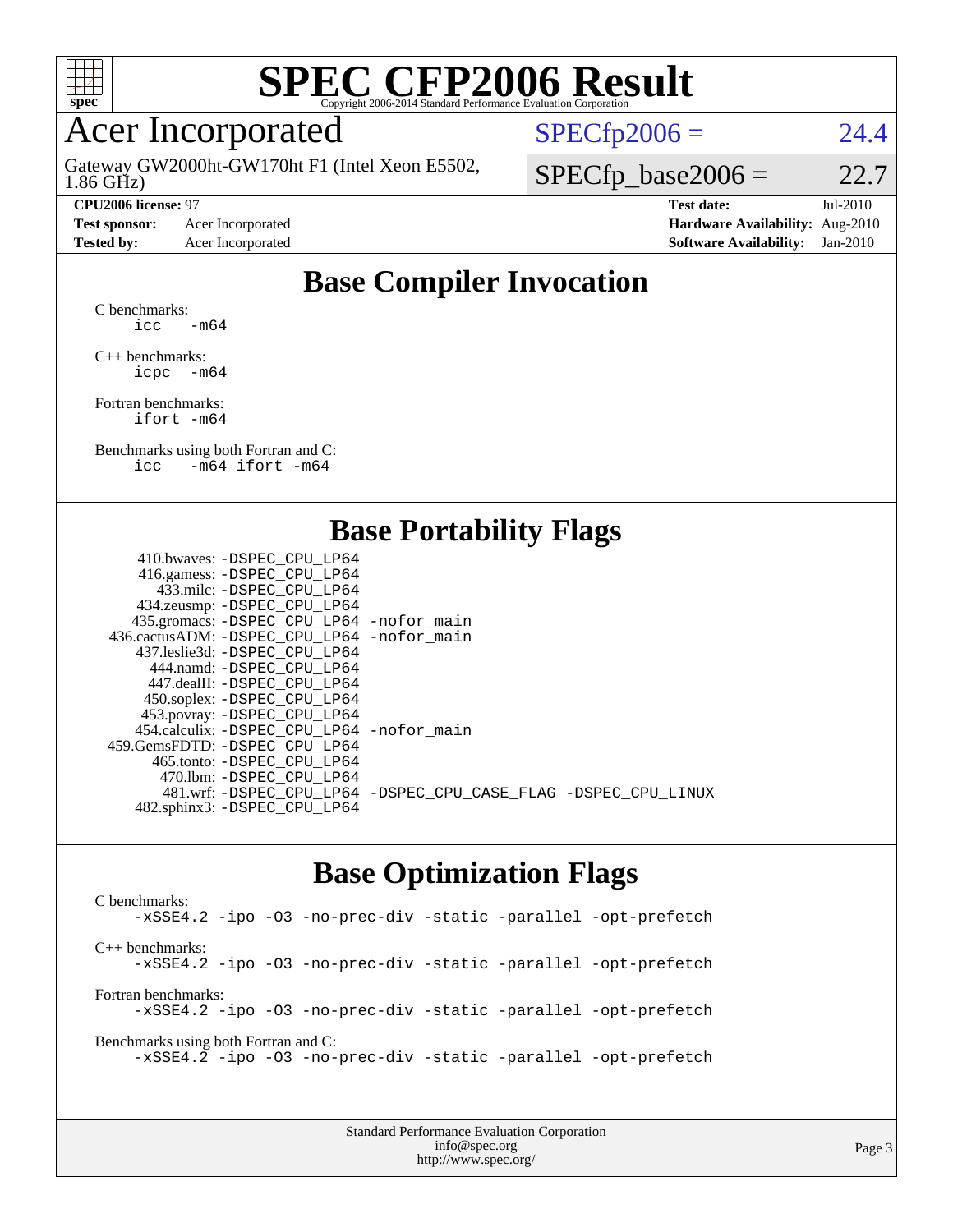

### Acer Incorporated

1.86 GHz) Gateway GW2000ht-GW170ht F1 (Intel Xeon E5502,

**[Test sponsor:](http://www.spec.org/auto/cpu2006/Docs/result-fields.html#Testsponsor)** Acer Incorporated **[Hardware Availability:](http://www.spec.org/auto/cpu2006/Docs/result-fields.html#HardwareAvailability)** Aug-2010

 $SPECfp2006 = 24.4$  $SPECfp2006 = 24.4$ 

 $SPECTp\_base2006 = 22.7$ 

**[CPU2006 license:](http://www.spec.org/auto/cpu2006/Docs/result-fields.html#CPU2006license)** 97 **[Test date:](http://www.spec.org/auto/cpu2006/Docs/result-fields.html#Testdate)** Jul-2010 **[Tested by:](http://www.spec.org/auto/cpu2006/Docs/result-fields.html#Testedby)** Acer Incorporated **[Software Availability:](http://www.spec.org/auto/cpu2006/Docs/result-fields.html#SoftwareAvailability)** Jan-2010

#### **[Peak Compiler Invocation](http://www.spec.org/auto/cpu2006/Docs/result-fields.html#PeakCompilerInvocation)**

[C benchmarks](http://www.spec.org/auto/cpu2006/Docs/result-fields.html#Cbenchmarks):  $\text{icc}$   $-\text{m64}$ 

[C++ benchmarks:](http://www.spec.org/auto/cpu2006/Docs/result-fields.html#CXXbenchmarks) [icpc -m64](http://www.spec.org/cpu2006/results/res2010q3/cpu2006-20100802-12810.flags.html#user_CXXpeak_intel_icpc_64bit_bedb90c1146cab66620883ef4f41a67e)

[Fortran benchmarks](http://www.spec.org/auto/cpu2006/Docs/result-fields.html#Fortranbenchmarks): [ifort -m64](http://www.spec.org/cpu2006/results/res2010q3/cpu2006-20100802-12810.flags.html#user_FCpeak_intel_ifort_64bit_ee9d0fb25645d0210d97eb0527dcc06e)

[Benchmarks using both Fortran and C](http://www.spec.org/auto/cpu2006/Docs/result-fields.html#BenchmarksusingbothFortranandC): [icc -m64](http://www.spec.org/cpu2006/results/res2010q3/cpu2006-20100802-12810.flags.html#user_CC_FCpeak_intel_icc_64bit_0b7121f5ab7cfabee23d88897260401c) [ifort -m64](http://www.spec.org/cpu2006/results/res2010q3/cpu2006-20100802-12810.flags.html#user_CC_FCpeak_intel_ifort_64bit_ee9d0fb25645d0210d97eb0527dcc06e)

#### **[Peak Portability Flags](http://www.spec.org/auto/cpu2006/Docs/result-fields.html#PeakPortabilityFlags)**

Same as Base Portability Flags

### **[Peak Optimization Flags](http://www.spec.org/auto/cpu2006/Docs/result-fields.html#PeakOptimizationFlags)**

[C benchmarks](http://www.spec.org/auto/cpu2006/Docs/result-fields.html#Cbenchmarks):

 433.milc: [-xSSE4.2](http://www.spec.org/cpu2006/results/res2010q3/cpu2006-20100802-12810.flags.html#user_peakPASS2_CFLAGSPASS2_LDFLAGS433_milc_f-xSSE42_f91528193cf0b216347adb8b939d4107)(pass 2) [-prof-gen](http://www.spec.org/cpu2006/results/res2010q3/cpu2006-20100802-12810.flags.html#user_peakPASS1_CFLAGSPASS1_LDFLAGS433_milc_prof_gen_e43856698f6ca7b7e442dfd80e94a8fc)(pass 1) [-ipo](http://www.spec.org/cpu2006/results/res2010q3/cpu2006-20100802-12810.flags.html#user_peakPASS2_CFLAGSPASS2_LDFLAGS433_milc_f-ipo)(pass 2) [-O3](http://www.spec.org/cpu2006/results/res2010q3/cpu2006-20100802-12810.flags.html#user_peakPASS2_CFLAGSPASS2_LDFLAGS433_milc_f-O3)(pass 2) [-no-prec-div](http://www.spec.org/cpu2006/results/res2010q3/cpu2006-20100802-12810.flags.html#user_peakPASS2_CFLAGSPASS2_LDFLAGS433_milc_f-no-prec-div)(pass 2) [-static](http://www.spec.org/cpu2006/results/res2010q3/cpu2006-20100802-12810.flags.html#user_peakPASS2_CFLAGSPASS2_LDFLAGS433_milc_f-static)(pass 2) [-prof-use](http://www.spec.org/cpu2006/results/res2010q3/cpu2006-20100802-12810.flags.html#user_peakPASS2_CFLAGSPASS2_LDFLAGS433_milc_prof_use_bccf7792157ff70d64e32fe3e1250b55)(pass 2) [-ansi-alias](http://www.spec.org/cpu2006/results/res2010q3/cpu2006-20100802-12810.flags.html#user_peakOPTIMIZE433_milc_f-ansi-alias)

 470.lbm: [-xSSE4.2](http://www.spec.org/cpu2006/results/res2010q3/cpu2006-20100802-12810.flags.html#user_peakPASS2_CFLAGSPASS2_LDFLAGS470_lbm_f-xSSE42_f91528193cf0b216347adb8b939d4107)(pass 2) [-prof-gen](http://www.spec.org/cpu2006/results/res2010q3/cpu2006-20100802-12810.flags.html#user_peakPASS1_CFLAGSPASS1_LDFLAGS470_lbm_prof_gen_e43856698f6ca7b7e442dfd80e94a8fc)(pass 1) [-ipo](http://www.spec.org/cpu2006/results/res2010q3/cpu2006-20100802-12810.flags.html#user_peakPASS2_CFLAGSPASS2_LDFLAGS470_lbm_f-ipo)(pass 2) [-O3](http://www.spec.org/cpu2006/results/res2010q3/cpu2006-20100802-12810.flags.html#user_peakPASS2_CFLAGSPASS2_LDFLAGS470_lbm_f-O3)(pass 2) [-no-prec-div](http://www.spec.org/cpu2006/results/res2010q3/cpu2006-20100802-12810.flags.html#user_peakPASS2_CFLAGSPASS2_LDFLAGS470_lbm_f-no-prec-div)(pass 2) [-static](http://www.spec.org/cpu2006/results/res2010q3/cpu2006-20100802-12810.flags.html#user_peakPASS2_CFLAGSPASS2_LDFLAGS470_lbm_f-static)(pass 2) [-prof-use](http://www.spec.org/cpu2006/results/res2010q3/cpu2006-20100802-12810.flags.html#user_peakPASS2_CFLAGSPASS2_LDFLAGS470_lbm_prof_use_bccf7792157ff70d64e32fe3e1250b55)(pass 2) [-parallel](http://www.spec.org/cpu2006/results/res2010q3/cpu2006-20100802-12810.flags.html#user_peakOPTIMIZE470_lbm_f-parallel) [-ansi-alias](http://www.spec.org/cpu2006/results/res2010q3/cpu2006-20100802-12810.flags.html#user_peakOPTIMIZE470_lbm_f-ansi-alias) [-auto-ilp32](http://www.spec.org/cpu2006/results/res2010q3/cpu2006-20100802-12810.flags.html#user_peakCOPTIMIZE470_lbm_f-auto-ilp32)

 482.sphinx3: [-xSSE4.2](http://www.spec.org/cpu2006/results/res2010q3/cpu2006-20100802-12810.flags.html#user_peakOPTIMIZE482_sphinx3_f-xSSE42_f91528193cf0b216347adb8b939d4107) [-ipo](http://www.spec.org/cpu2006/results/res2010q3/cpu2006-20100802-12810.flags.html#user_peakOPTIMIZE482_sphinx3_f-ipo) [-O3](http://www.spec.org/cpu2006/results/res2010q3/cpu2006-20100802-12810.flags.html#user_peakOPTIMIZE482_sphinx3_f-O3) [-no-prec-div](http://www.spec.org/cpu2006/results/res2010q3/cpu2006-20100802-12810.flags.html#user_peakOPTIMIZE482_sphinx3_f-no-prec-div) [-static](http://www.spec.org/cpu2006/results/res2010q3/cpu2006-20100802-12810.flags.html#user_peakOPTIMIZE482_sphinx3_f-static) [-auto-ilp32](http://www.spec.org/cpu2006/results/res2010q3/cpu2006-20100802-12810.flags.html#user_peakCOPTIMIZE482_sphinx3_f-auto-ilp32) [-unroll2](http://www.spec.org/cpu2006/results/res2010q3/cpu2006-20100802-12810.flags.html#user_peakCOPTIMIZE482_sphinx3_f-unroll_784dae83bebfb236979b41d2422d7ec2)

[C++ benchmarks:](http://www.spec.org/auto/cpu2006/Docs/result-fields.html#CXXbenchmarks)

 444.namd: [-xSSE4.2](http://www.spec.org/cpu2006/results/res2010q3/cpu2006-20100802-12810.flags.html#user_peakPASS2_CXXFLAGSPASS2_LDFLAGS444_namd_f-xSSE42_f91528193cf0b216347adb8b939d4107)(pass 2) [-prof-gen](http://www.spec.org/cpu2006/results/res2010q3/cpu2006-20100802-12810.flags.html#user_peakPASS1_CXXFLAGSPASS1_LDFLAGS444_namd_prof_gen_e43856698f6ca7b7e442dfd80e94a8fc)(pass 1) [-ipo](http://www.spec.org/cpu2006/results/res2010q3/cpu2006-20100802-12810.flags.html#user_peakPASS2_CXXFLAGSPASS2_LDFLAGS444_namd_f-ipo)(pass 2) [-O3](http://www.spec.org/cpu2006/results/res2010q3/cpu2006-20100802-12810.flags.html#user_peakPASS2_CXXFLAGSPASS2_LDFLAGS444_namd_f-O3)(pass 2) [-no-prec-div](http://www.spec.org/cpu2006/results/res2010q3/cpu2006-20100802-12810.flags.html#user_peakPASS2_CXXFLAGSPASS2_LDFLAGS444_namd_f-no-prec-div)(pass 2) [-static](http://www.spec.org/cpu2006/results/res2010q3/cpu2006-20100802-12810.flags.html#user_peakPASS2_CXXFLAGSPASS2_LDFLAGS444_namd_f-static)(pass 2) [-prof-use](http://www.spec.org/cpu2006/results/res2010q3/cpu2006-20100802-12810.flags.html#user_peakPASS2_CXXFLAGSPASS2_LDFLAGS444_namd_prof_use_bccf7792157ff70d64e32fe3e1250b55)(pass 2) [-fno-alias](http://www.spec.org/cpu2006/results/res2010q3/cpu2006-20100802-12810.flags.html#user_peakOPTIMIZE444_namd_f-no-alias_694e77f6c5a51e658e82ccff53a9e63a) [-auto-ilp32](http://www.spec.org/cpu2006/results/res2010q3/cpu2006-20100802-12810.flags.html#user_peakCXXOPTIMIZE444_namd_f-auto-ilp32)

 447.dealII: [-xSSE4.2](http://www.spec.org/cpu2006/results/res2010q3/cpu2006-20100802-12810.flags.html#user_peakPASS2_CXXFLAGSPASS2_LDFLAGS447_dealII_f-xSSE42_f91528193cf0b216347adb8b939d4107)(pass 2) [-prof-gen](http://www.spec.org/cpu2006/results/res2010q3/cpu2006-20100802-12810.flags.html#user_peakPASS1_CXXFLAGSPASS1_LDFLAGS447_dealII_prof_gen_e43856698f6ca7b7e442dfd80e94a8fc)(pass 1) [-ipo](http://www.spec.org/cpu2006/results/res2010q3/cpu2006-20100802-12810.flags.html#user_peakPASS2_CXXFLAGSPASS2_LDFLAGS447_dealII_f-ipo)(pass 2) [-O3](http://www.spec.org/cpu2006/results/res2010q3/cpu2006-20100802-12810.flags.html#user_peakPASS2_CXXFLAGSPASS2_LDFLAGS447_dealII_f-O3)(pass 2) [-no-prec-div](http://www.spec.org/cpu2006/results/res2010q3/cpu2006-20100802-12810.flags.html#user_peakPASS2_CXXFLAGSPASS2_LDFLAGS447_dealII_f-no-prec-div)(pass 2) [-static](http://www.spec.org/cpu2006/results/res2010q3/cpu2006-20100802-12810.flags.html#user_peakPASS2_CXXFLAGSPASS2_LDFLAGS447_dealII_f-static)(pass 2) [-prof-use](http://www.spec.org/cpu2006/results/res2010q3/cpu2006-20100802-12810.flags.html#user_peakPASS2_CXXFLAGSPASS2_LDFLAGS447_dealII_prof_use_bccf7792157ff70d64e32fe3e1250b55)(pass 2) [-unroll2](http://www.spec.org/cpu2006/results/res2010q3/cpu2006-20100802-12810.flags.html#user_peakOPTIMIZE447_dealII_f-unroll_784dae83bebfb236979b41d2422d7ec2) [-ansi-alias](http://www.spec.org/cpu2006/results/res2010q3/cpu2006-20100802-12810.flags.html#user_peakOPTIMIZE447_dealII_f-ansi-alias) [-scalar-rep-](http://www.spec.org/cpu2006/results/res2010q3/cpu2006-20100802-12810.flags.html#user_peakOPTIMIZE447_dealII_f-disablescalarrep_abbcad04450fb118e4809c81d83c8a1d) [-auto-ilp32](http://www.spec.org/cpu2006/results/res2010q3/cpu2006-20100802-12810.flags.html#user_peakCXXOPTIMIZE447_dealII_f-auto-ilp32)

 450.soplex: [-xSSE4.2](http://www.spec.org/cpu2006/results/res2010q3/cpu2006-20100802-12810.flags.html#user_peakPASS2_CXXFLAGSPASS2_LDFLAGS450_soplex_f-xSSE42_f91528193cf0b216347adb8b939d4107)(pass 2) [-prof-gen](http://www.spec.org/cpu2006/results/res2010q3/cpu2006-20100802-12810.flags.html#user_peakPASS1_CXXFLAGSPASS1_LDFLAGS450_soplex_prof_gen_e43856698f6ca7b7e442dfd80e94a8fc)(pass 1) [-ipo](http://www.spec.org/cpu2006/results/res2010q3/cpu2006-20100802-12810.flags.html#user_peakPASS2_CXXFLAGSPASS2_LDFLAGS450_soplex_f-ipo)(pass 2) [-O3](http://www.spec.org/cpu2006/results/res2010q3/cpu2006-20100802-12810.flags.html#user_peakPASS2_CXXFLAGSPASS2_LDFLAGS450_soplex_f-O3)(pass 2) [-no-prec-div](http://www.spec.org/cpu2006/results/res2010q3/cpu2006-20100802-12810.flags.html#user_peakPASS2_CXXFLAGSPASS2_LDFLAGS450_soplex_f-no-prec-div)(pass 2) [-static](http://www.spec.org/cpu2006/results/res2010q3/cpu2006-20100802-12810.flags.html#user_peakPASS2_CXXFLAGSPASS2_LDFLAGS450_soplex_f-static)(pass 2) [-prof-use](http://www.spec.org/cpu2006/results/res2010q3/cpu2006-20100802-12810.flags.html#user_peakPASS2_CXXFLAGSPASS2_LDFLAGS450_soplex_prof_use_bccf7792157ff70d64e32fe3e1250b55)(pass 2) [-opt-malloc-options=3](http://www.spec.org/cpu2006/results/res2010q3/cpu2006-20100802-12810.flags.html#user_peakOPTIMIZE450_soplex_f-opt-malloc-options_13ab9b803cf986b4ee62f0a5998c2238) [-auto-ilp32](http://www.spec.org/cpu2006/results/res2010q3/cpu2006-20100802-12810.flags.html#user_peakCXXOPTIMIZE450_soplex_f-auto-ilp32)

Continued on next page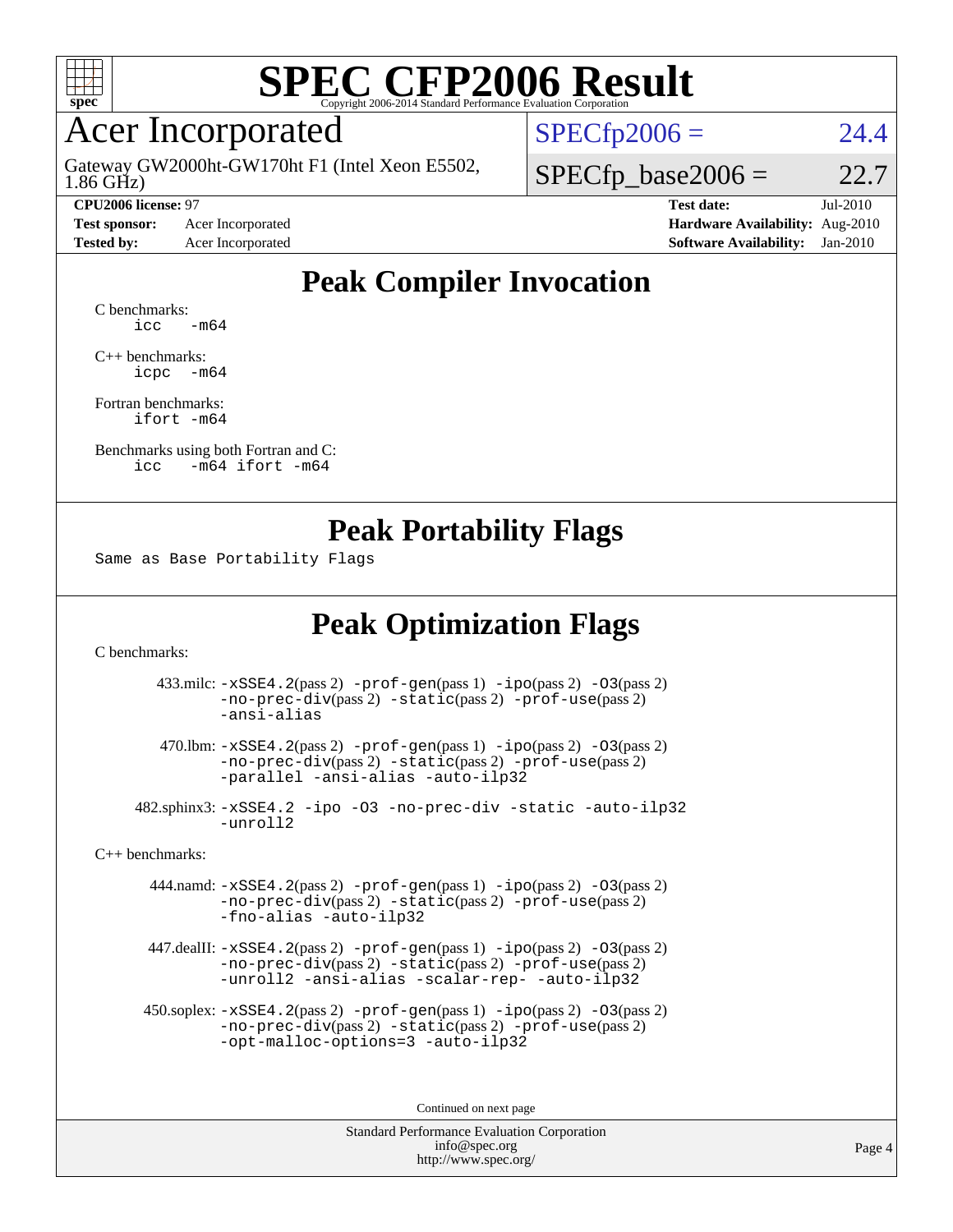

Acer Incorporated

1.86 GHz) Gateway GW2000ht-GW170ht F1 (Intel Xeon E5502,  $SPECfp2006 = 24.4$  $SPECfp2006 = 24.4$ 

 $SPECTp\_base2006 = 22.7$ 

**[Test sponsor:](http://www.spec.org/auto/cpu2006/Docs/result-fields.html#Testsponsor)** Acer Incorporated **[Hardware Availability:](http://www.spec.org/auto/cpu2006/Docs/result-fields.html#HardwareAvailability)** Aug-2010 **[Tested by:](http://www.spec.org/auto/cpu2006/Docs/result-fields.html#Testedby)** Acer Incorporated **[Software Availability:](http://www.spec.org/auto/cpu2006/Docs/result-fields.html#SoftwareAvailability)** Jan-2010

**[CPU2006 license:](http://www.spec.org/auto/cpu2006/Docs/result-fields.html#CPU2006license)** 97 **[Test date:](http://www.spec.org/auto/cpu2006/Docs/result-fields.html#Testdate)** Jul-2010

### **[Peak Optimization Flags \(Continued\)](http://www.spec.org/auto/cpu2006/Docs/result-fields.html#PeakOptimizationFlags)**

|                                      | Standard Performance Evaluation Corporation<br>info@spec.org                                                                                                                              | Page 5 |
|--------------------------------------|-------------------------------------------------------------------------------------------------------------------------------------------------------------------------------------------|--------|
|                                      |                                                                                                                                                                                           |        |
|                                      | http://www.spec.org/cpu2006/flags/Intel-ic11.1-linux64-revE.20100316.xml                                                                                                                  |        |
|                                      | You can also download the XML flags source by saving the following link:                                                                                                                  |        |
|                                      | The flags file that was used to format this result can be browsed at<br>http://www.spec.org/cpu2006/flags/Intel-ic11.1-linux64-revE.20100316.html                                         |        |
|                                      | 481.wrf: Same as 454.calculix                                                                                                                                                             |        |
|                                      | 454.calculix: -xSSE4.2 -ipo -03 -no-prec-div -static -auto-ilp32                                                                                                                          |        |
|                                      | 436.cactusADM: -xSSE4.2(pass 2) -prof-gen(pass 1) -ipo(pass 2) -03(pass 2)<br>$-no-prec-div(pass 2) -static(pass 2) -prof-use(pass 2)$<br>-unroll2 -opt-prefetch -parallel -auto-ilp32    |        |
|                                      | 435.gromacs: -xSSE4.2(pass 2) -prof-gen(pass 1) -ipo(pass 2) -03(pass 2)<br>$-no-prec-div(pass 2) -static(pass 2) -prof-use(pass 2)$<br>-opt-prefetch -auto-ilp32                         |        |
| Benchmarks using both Fortran and C: |                                                                                                                                                                                           |        |
|                                      | 465.tonto: -xSSE4.2(pass 2) -prof-gen(pass 1) -ipo(pass 2) -03(pass 2)<br>$-no-prec-div(pass 2) -static(pass 2) -prof-use(pass 2)$<br>-inline-calloc -opt-malloc-options=3 -auto -unroll4 |        |
|                                      | 459.GemsFDTD: -xSSE4.2(pass 2) -prof-gen(pass 1) -ipo(pass 2) -03(pass 2)<br>$-no-prec-div(pass 2) -static(pass 2) -prof-use(pass 2)$<br>-unroll2 -Ob0 -opt-prefetch -parallel            |        |
|                                      | $437$ .leslie3d: basepeak = yes                                                                                                                                                           |        |
|                                      | $434$ .zeusmp: basepeak = yes                                                                                                                                                             |        |
|                                      | 416.gamess: $-xSSE4$ . 2(pass 2) $-prof-gen(pass 1) -ipo(pass 2) -O3(pass 2)$<br>$-no-prec-div(pass 2) -static(pass 2) -prof-use(pass 2)$<br>-unroll2 -Ob0 -ansi-alias -scalar-rep-       |        |
|                                      | 410.bwaves: -xSSE4.2 -ipo -03 -no-prec-div -static -opt-prefetch<br>-parallel                                                                                                             |        |
| Fortran benchmarks:                  |                                                                                                                                                                                           |        |
|                                      | 453.povray: -xSSE4.2(pass 2) -prof-gen(pass 1) -ipo(pass 2) -03(pass 2)<br>-no-prec-div(pass 2) -static(pass 2) -prof-use(pass 2)<br>-unroll4 -ansi-alias                                 |        |

<http://www.spec.org/>